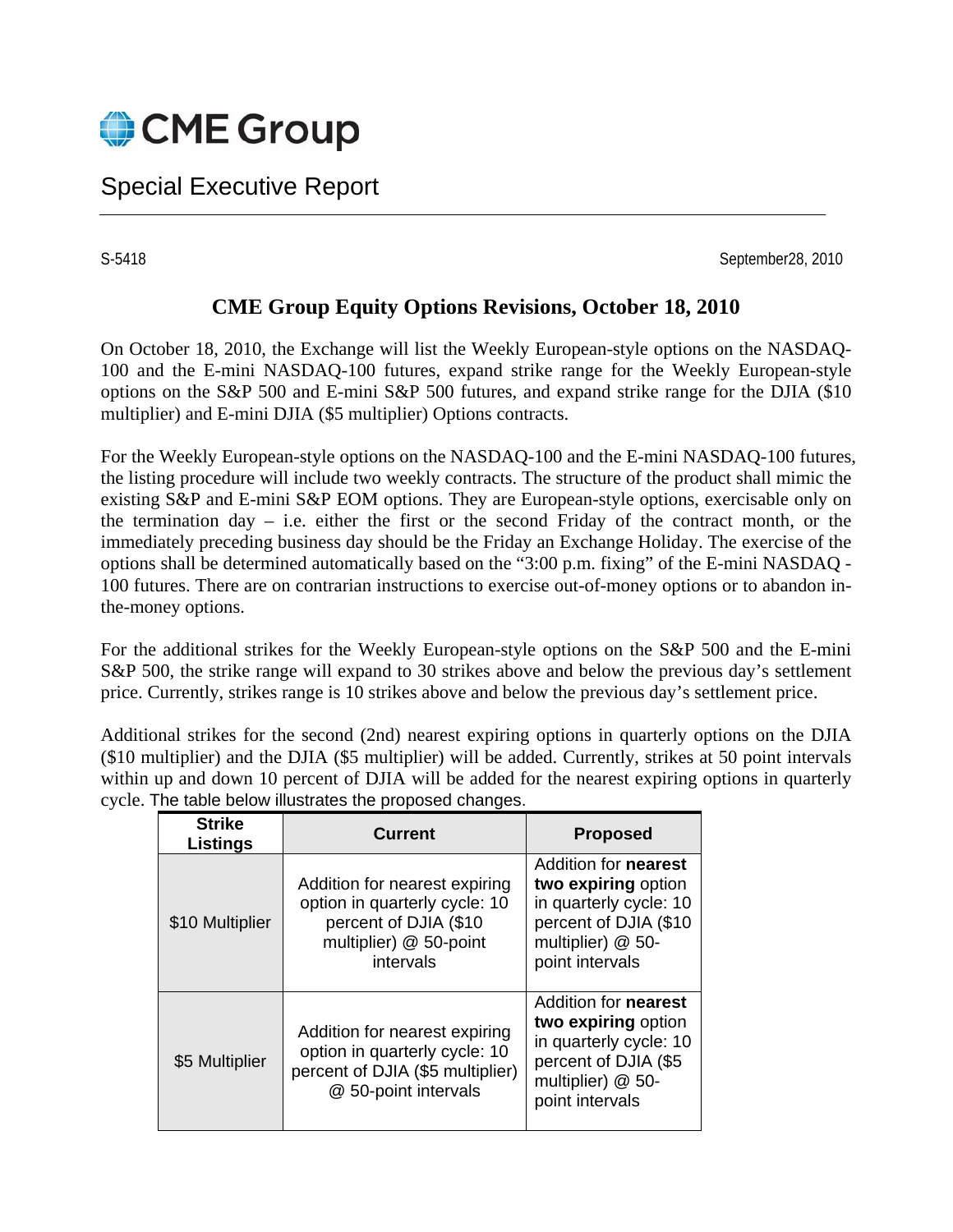This update includes a review of the salient contract terms and conditions; and, the Rules which govern trade of such futures.

*Please contact Tom Boggs, Director, Equity Products at (312)930-3038; or, Lucy Wang, Manager, Financial Research & Product Development at 312-648-5478 if you have any inquiries regarding this matter.* 

# **Text of Rule Amendments**

(*Additions are underlined, deletions are bracketed and overstruck*)

# **Chapter 359A Options on E-mini NASDAQ 100 Index® Futures**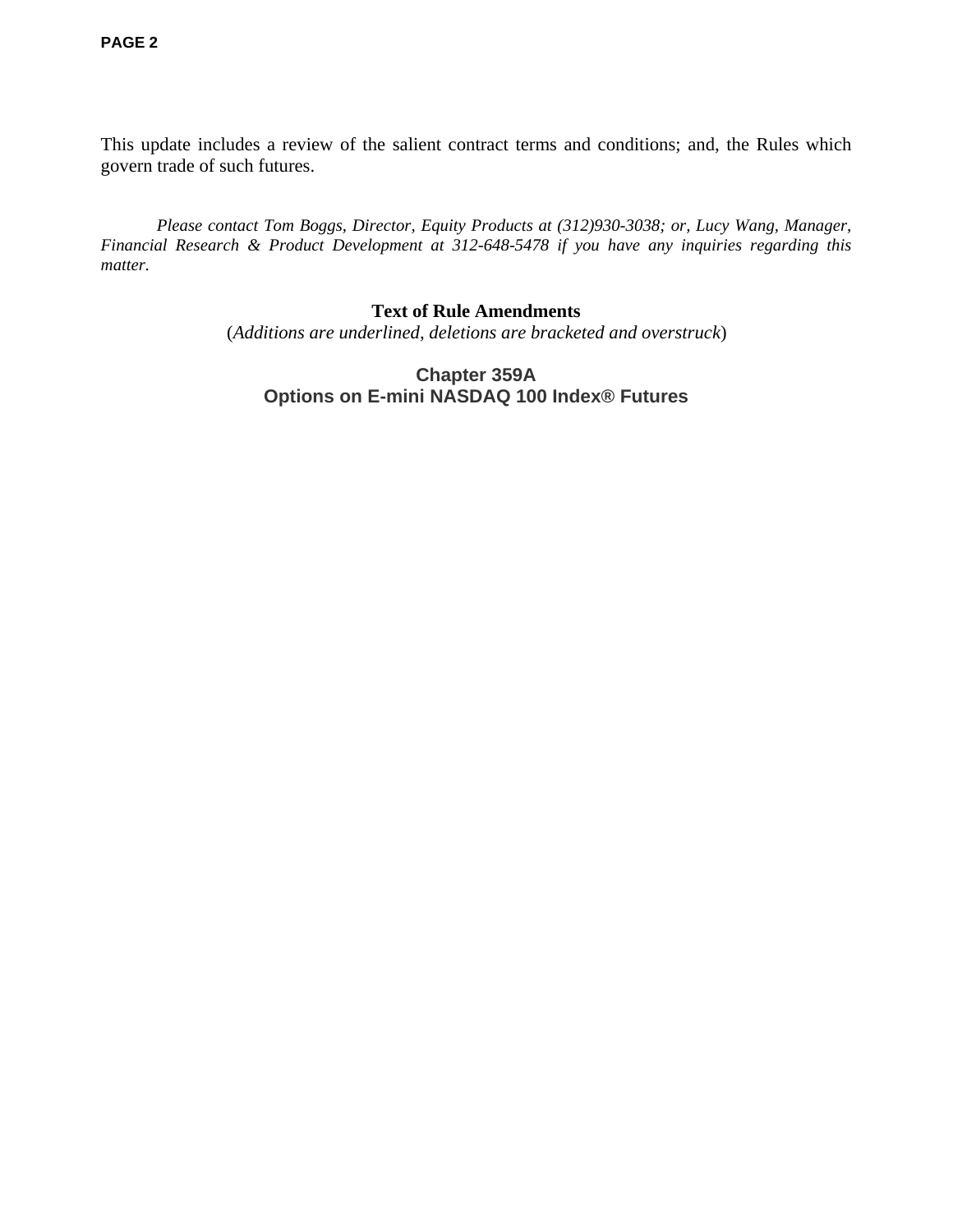# **359A00. SCOPE OF CHAPTER**

This chapter is limited in application to trading in put and call options on the E–Mini Nasdaq 100 Index futures contract ("E–Mini Nasdaq 100 options"). The procedures for trading, clearing, inspection, delivery and settlement and any other matters not specifically covered herein shall be governed by the rules of the Exchange.

# **359A01. OPTION CHARACTERISTICS**

## **359A01.A. Contract Months, Trading Hours, and Trading Halts**

Options contracts shall be listed for such contract months and scheduled for trading during such hours, except as indicated below, as may be determined by the Board of Directors.

There shall be no trading in any option contract when the Nasdaq 100 Index primary futures contract is limit bid or offered at any price limit except at the Total Daily Price Limit on an option's last day of trading.

There shall be no trading in any option contract during a period when trading in the primary futures contract is terminated pursuant to Rule 35902.I.

For purposes of this rule, the primary E–Mini Nasdaq 100 Index futures contract shall be defined as the nearest E–Mini Nasdaq 100 Index future contract month.

For purposes of this rule, Exchange staff shall have the responsibility of determining whether the primary futures contract is trading at its limit during Regular Trading Hours (RTH). During Electronic Trading Hours (ETH), the determination shall be made by the Globex Control Center.

### **359A01.B. Trading Unit**

The trading unit shall be an option to buy, in the case of the call, or to sell, in the case of the put, one E– Mini Nasdaq 100 Index futures contract as specified in Chapter 359.

# **359A01.C. Minimum Fluctuations1**

The price of an option shall be quoted in index point. Each .01 index point shall represent \$0.20. The minimum fluctuation shall be 0.25 index points (also known as one tick), equivalent to \$5.00 per contract. Trades may also occur at a price of .05 index points or \$1.00, whether or not such trades result in the liquidation of positions for both parties to the trade. A trade with a price equal to or less than 3.00 index points may also occur at a price in multiples of .05 index points, \$1.00.

Each leg of a combination trade of options contracts shall be traded at a price conforming to the minimum fluctuation. Notwithstanding, options in a combination trade can be traded at an increment of .05 index points regardless of the premium level if the net premium of the options combination is at or below 3.00 index points.

# **359A01.D. Underlying Futures Contract**

1. Options in the March Quarterly Cycle

For options that expire in the March quarterly cycle (i.e., March, June, September, and December), the underlying futures contract is the futures contract for the month in which the option expires. For example, the underlying futures contract for an option that expires in March is the March futures contract.

#### 2. Options Not in the March Quarterly Cycle

For options that expire in months other than those in the March quarterly cycle (i.e., January, February, April, May, July, August, October, and November), the underlying futures contract is the next futures contract in the March quarterly cycle that is nearest the expiration of the option. For example, the underlying futures contract for options that expire in January or February is the March future contract.

### 3. Options in the European style Weekly Option Series

For options in the European style weekly options series, the underlying futures contract is the next futures contract in the March quarterly cycle that is nearest the expiration of the option. For example, the underlying futures contract for the first (1<sup>st</sup>), second (2<sup>nd</sup>), fourth (4<sup>th</sup>) and fifth (5<sup>th</sup>) April, May and June weekly options shall be the June futures contact; the underlying futures contract for the first (1<sup>st</sup>) and second  $(2<sup>nd</sup>)$  June weekly options shall be the June futures contact; the underlying futures contract for the fourth  $(4^{th})$  and fifth  $(5^{th})$  June weekly options shall be the September futures contact.

l 1 Revised July 2005; January 2007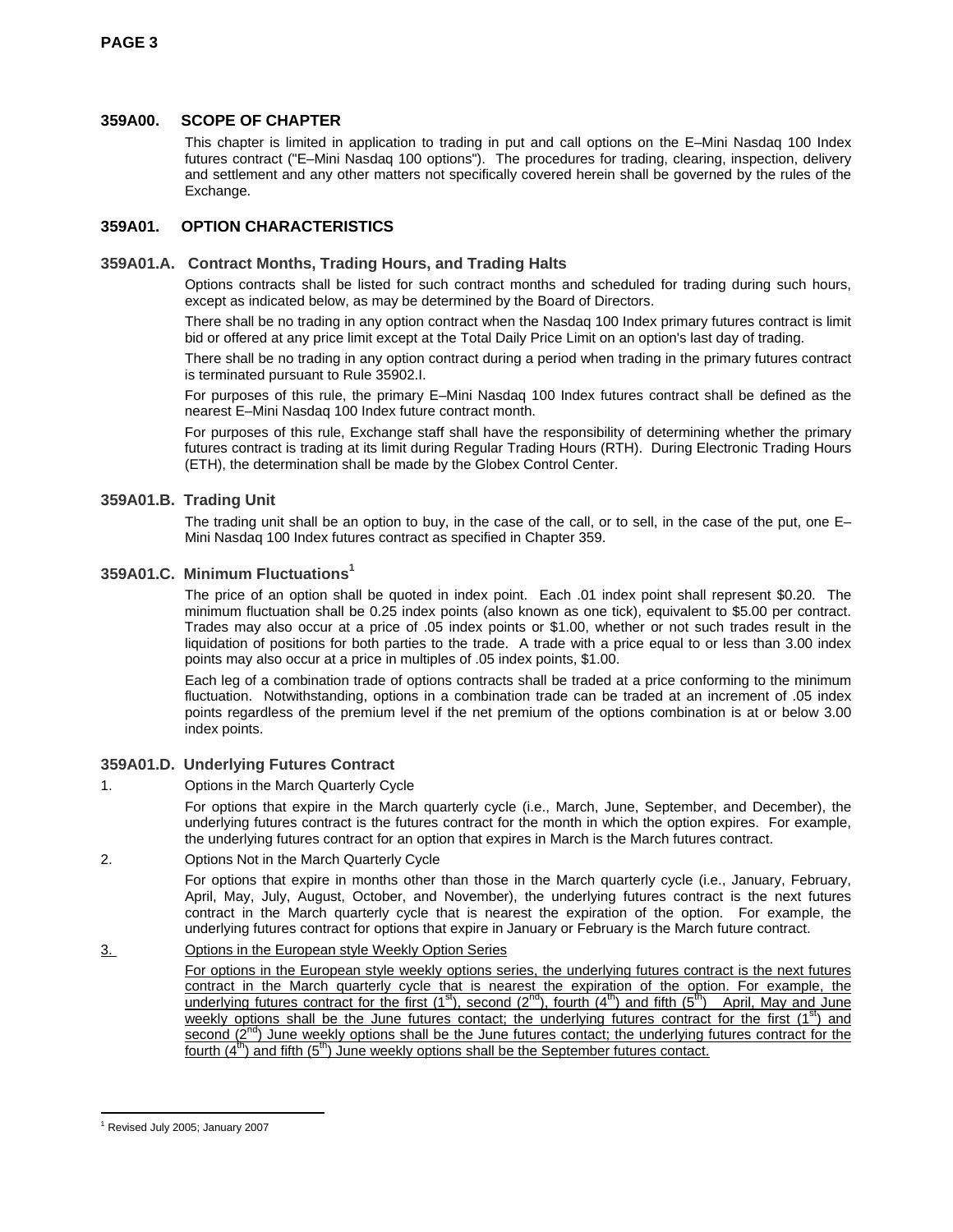# **359A01.E. Exercise Prices2**

1. Options in the March Quarterly Cycle

A referencing index shall be determined each quarter on the day prior to the expiration of the March Quarterly futures contract and shall equal the daily settlement price of the nearest expiring NASDAQ 100 index futures contract. The chosen referencing index will then be used to determine the strike listing range for all listed contracts. The index pointes are rounded to the nearest integer.

At the commencement of trading, the Exchange shall list all exercise prices that are integers divisible by 10 without remainder in a range of 30 percent of the referencing index above and below the previous day's settlement price of the underlying futures contract.

Thereafter, when a daily settlement price in the underlying futures contract occurs at, or passes through, any exercise price, the Exchange shall list, on the next trading day, all eligible exercise prices in the corresponding ranges.

Exchange Staff, under delegated authority from the Board may modify the provisions governing the establishment of exercise prices as it deems appropriate.

2. Options not in the March Quarterly Cycle

Exercise prices for options not in the March quarterly cycle listed for trading shall be identical to the exercise prices that are listed for the March quarterly options on the same underlying futures contract. For example, the exercise prices listed for the January contract shall be identical to those listed for the March contract.

#### 3. Options in the European Style Weekly Options Series

At the commencement of trading, the Exchange shall list all exercise prices within 25 strikes above and below the previous day's settlement price of the March quarterly options on the same underlying futures contract that are integers divisible by 10 without remainder, e.g. 1200, 1210, 1220, etc.

Exchange staff, under delegated authority from the Board may modify the provisions governing the establishment of exercise prices as it deems appropriate.

### **359A01.F. Position Limits**

No person shall own or control a combination of options and underlying futures contracts that exceeds 10,000 Nasdaq 100 futures-equivalent contracts net on the same side of the market in all contract months combined. For the purposes of this rule, each E–Mini Nasdaq 100 futures-equivalent contract shall be deemed equal to one-fifth (0.20) of a Nasdaq 100 Stock Price Index futures-equivalent contract.

For the purpose of this rule, the futures equivalent of an option contract is 1 times the previous business day's IOM risk factor for the option series. Also for purposes of this rule, a long call option, a short put option, and a long underlying futures contract are on the same side of the market; similarly, a short call option, a long put option, and a short underlying futures contract are on the same side of the market.

# **359A01.G. Accumulation of Positions**

For the purposes of this rule, the positions of all accounts directly or indirectly owned or controlled by a person or persons, and the positions of all accounts of a person or persons acting pursuant to an expressed or implied agreement or understanding, and the positions of all accounts in which a person or persons have a proprietary or beneficial interest, shall be cumulated.

#### **359A01.H. Exemptions**

The foregoing position limits shall not apply to commercially appropriate risk reducing option positions defined in accordance with Regulation  $\S1.3(z)(1)$  of the CFTC and meeting the requirements of Rule 559 and shall not apply to other option positions subject to Rule 559.

# **359A01.I. Termination of Trading**

1. Options in the March Quarterly Cycle

For options that expire in the March quarterly cycle, options trading shall terminate at the same date and time as the underlying futures contract.

# 2. Options Not in the March Quarterly Cycle

For options that expire in months other than those in the March quarterly cycle, options trading shall terminate on the third Friday of the contract month. If that day is not a scheduled Exchange business day, options trading shall terminate on the first preceding business day. In the event that the underlying futures

l  $2$  Revised July 2005, November 2005, June 2007, November 2007, April 2008, September 2008.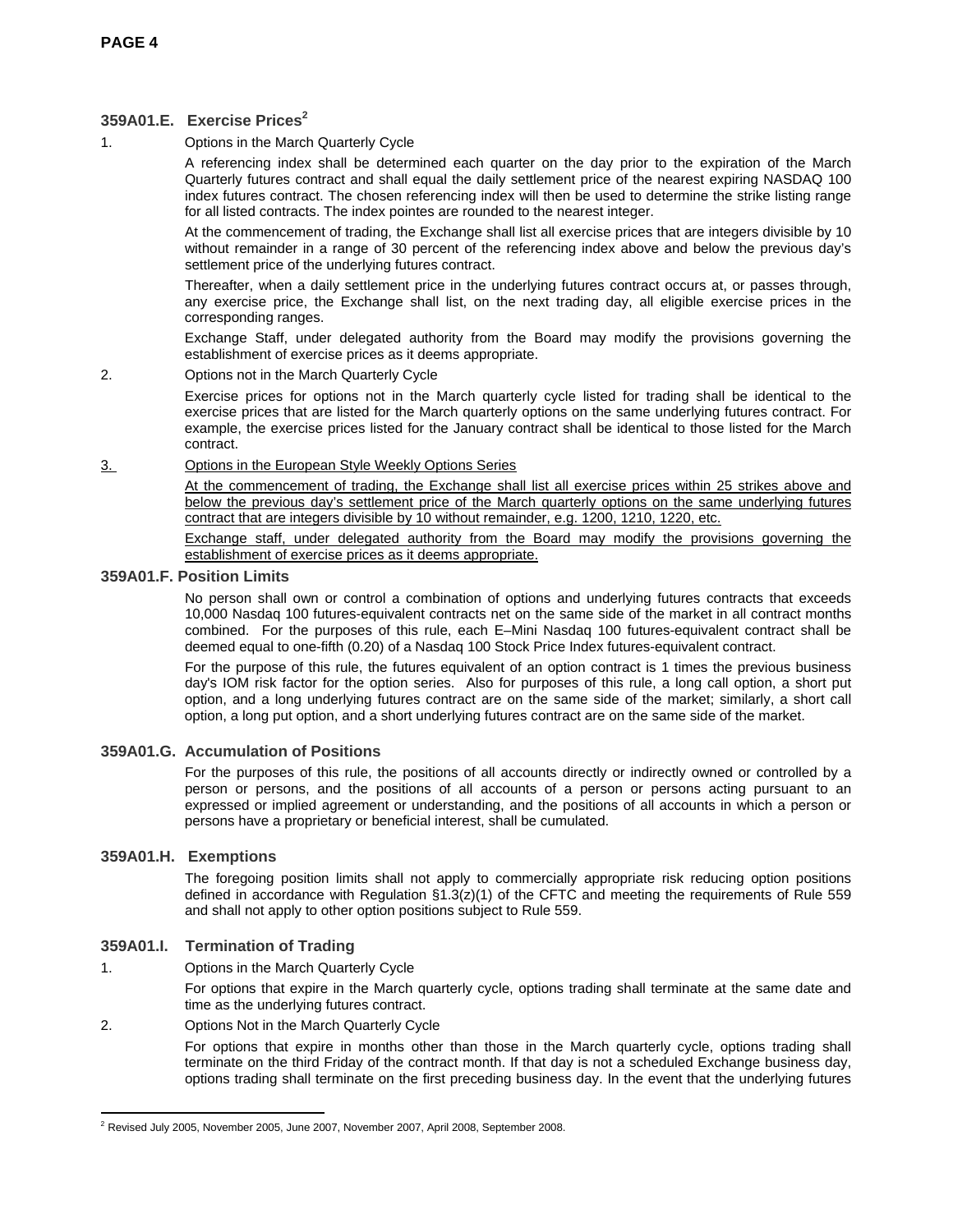market does not open on the scheduled expiration day, the option expiration shall be extended to the next day on which the underlying futures market is open for trading.

3. Options in the European style Weekly Options Series

For options in the European style Weekly Options Series, trading shall terminate at 3:00 p.m. Chicago Time on the Friday of the named week of the contract month.

For the first  $(1^{st})$  weekly option of the month, if the first Friday of the month is a scheduled Exchange holiday, the option shall terminate on the first business day immediately preceding the Friday. However, if the first business day immediately preceding the Friday falls in the preceding calendar month, the first weekly option shall not be listed for trading.

For the second  $(2^{nd})$  weekly option of the month, if the second Friday of the month is a scheduled Exchange holiday, the option shall terminate on the first business day immediately preceding the Friday.

For the fourth  $(4^{th})$  weekly option of the month, if the fourth Friday of the month is a scheduled Exchange holiday, the option shall terminate on the first business day immediately preceding the Friday.

For the fifth  $(5<sup>th</sup>)$  weekly option of month, if the fifth Friday of the month is a scheduled Exchange holiday, the option shall terminate on the first business day immediately preceding the Friday.

In the event that the underlying futures market does not open on the scheduled options expiration day, the option expiration shall be extended to the next day on which the underlying futures market is open for trading.

# **359A01.J. Contract Modification**

Specifications shall be fixed as of the first day of trading of a contract except that all options must conform to government regulations in force at the time of exercise. If the U.S. government, an agency, or duly constituted body thereof issues an order, ruling, directive, or law inconsistent with these rules, such order, ruling, directive, or law shall be construed to become part of these rules and all open and new options contracts shall be subject to such governmental orders.

# **359A02. EXERCISE**

In addition to the applicable procedures and requirements of Chapter 7, the following shall apply to the exercise of the E–Mini Nasdaq 100 Index options.

#### **359A02.A. Exercise of Option by Buyer**

#### **359A02.A.1 Options Not in the "End-of-Month" Series**

An option may be exercised by the buyer on any business day that the option is traded. To exercise an option the clearing member representing the buyer shall present an exercise notice to the Clearing House by 7:00 p.m. on the day of exercise.

An option in the March quarterly cycle that is in the money and has not been liquidated or exercised prior to the termination of trading shall, in the absence of contrary instructions delivered to the Clearing House by 7:00 p.m. on the business day following the termination of trading by the clearing member representing the option buyer, be exercised automatically.

In-the-money options that expire in months other than those in the March quarterly cycle and have not been liquidated or exercised prior to the termination of trading shall, in the absence of contrary instructions delivered to the Clearing House by 7:00 p.m. on the day of the termination of trading by the clearing member representing the option buyer, be exercised automatically.

Corrections to option exercises may be accepted by the Clearing House after the 7:00 p.m. deadline and up to the beginning of final option expiration processing provided that such corrections are necessary due to: (1) a bona fide clerical error, (2) an unreconciled Exchange option transaction(s), or (3) an extraordinary circumstance where the clearing firm and customer are unable to communicate final option exercise instructions prior to the deadline. The decision whether a correction is acceptable will be made by the President of the Clearing House, or the President's designee, and such decision will be final.

# **358A02.A.2 Options in the European style Weekly Options Series**

Following the termination of trading of an option, all in-the money options shall be automatically exercised by the Clearing Houses on the day of expiration of the option. All out-of-the-money options shall be abandoned by the Clearing House on the day of expiration of the option. Whether an option is in or out of the money shall be determined based on the fixing price of the CME E-mini NASDAQ 100 stock index futures on the day of expiration as follows:

Tier 1 Take the thirty (30) second average of sale prices of the underlying futures contract on Globex, weighted by volume, from 2:59:30 to 3:00:00 p.m. Chicago time.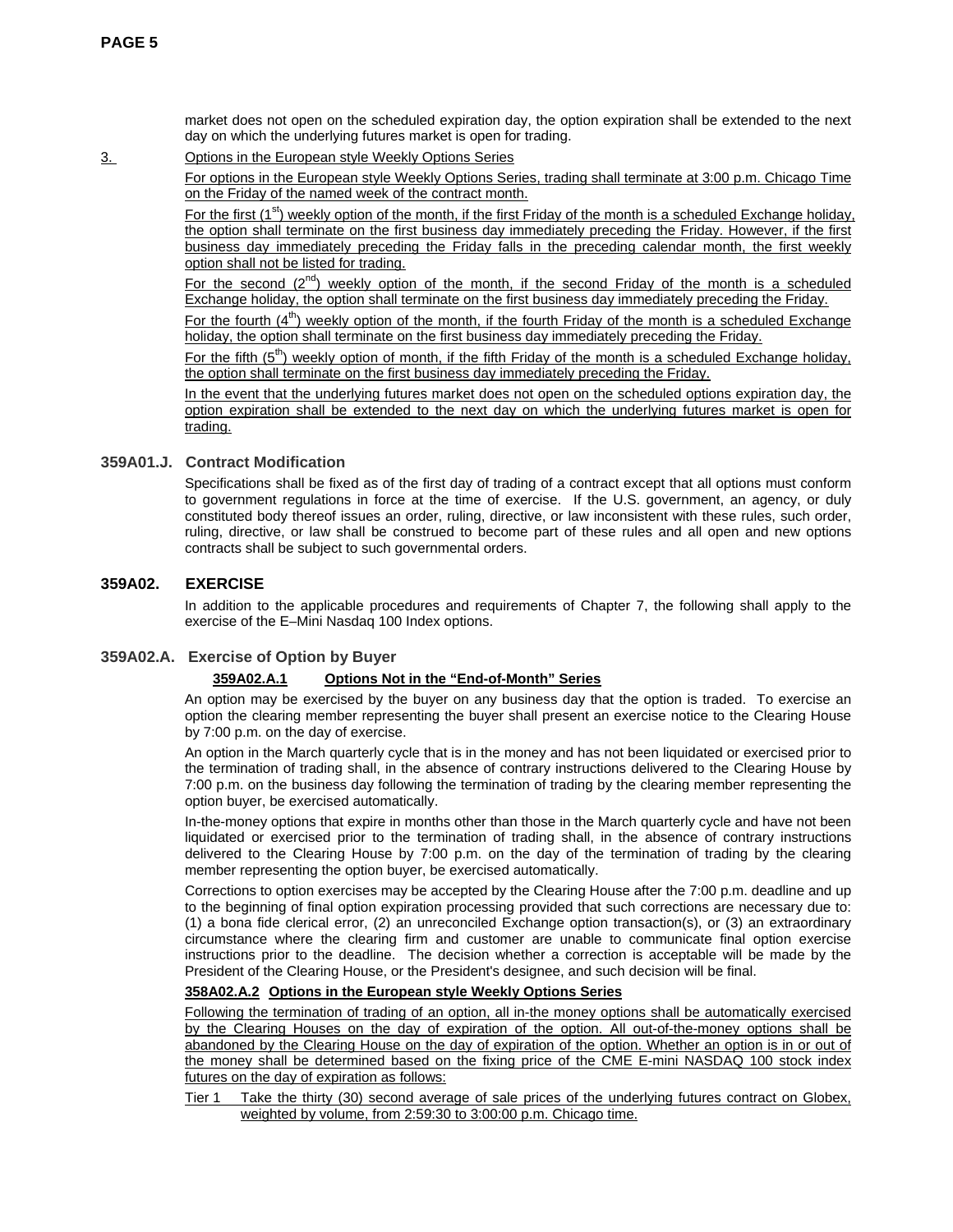- Tier 2 If no sales occurred during the thirty-second interval noted above, take the midpoint of each bid and ask spread and average the resulting midpoints over the thirty-second interval. However, when looking at each bid/ask spread, if it is wider than 2 ticks (0.50 index points), the bid/ask pair shall be discarded in the calculation.
- Tier 3 If the fixing price cannot be determined by both Tier 1 and 2, or there is a trading interruption in the underlying futures market on Globex at any point from 2:58:00 to 3:00:00 p.m. Chicago time due to system outage or trading stoppages, including stoppage pursuant to Rule 580.3, take the thirty (30) second average of sale prices of the NASDAQ 100 futures contract of the same contract month as the underlying futures contract, from 2:59:30 to 3:00:00 p.m. Chicago time.
- Tier 4 If the fixing price cannot be determined pursuant to Tier 1, 2 and 3, Exchange Staff shall take into consideration any other information it deems appropriate to determine the fixing price. This information may include, but is not limited to, the following, and procedures to determine the information may be performed in any order by Exchange Staff: (1) derive the fixing price based on basis relationship against the underlying cash index level; (2) repeat Tier 1, 2, or 3 at ever increasing 30 second increment intervals until data is obtained.

The calculation of the fixing prices hall be rounded to the nearest 0.01 index points.

In the event of an option expiring on a shortened trading day, the fixing calculation shall be performed based on the market activities during the thirty-second period immediately preceding the close of the underlying stock market.

An option is deemed in the money if the fixing price of the underlying futures contract lies strictly above the exercise price in thecae of a call, or lies strictly below the exercise price in the case of a put. For example, if the fixing price were 1250.01 or higher, then 1250 Calls shall be exercised. If the fixing price were 1249.99 or lower, then 1250 Calls shall be abandoned. Similarly, if the CME currency fixing price were 1249.99 or lower, then 1250 Puts shall be exercised. If the fixing price were 1250.00 or higher, then 1250 Puts shall be abandoned.

Options in the weekly options series may not be exercise prior to the expiration of the options. At the expiration, in-the-money options may not be abandoned and out-of-the-money options may not be exercised.

# **359A02.B. Assignment**

- Exercise notices accepted by the Clearing House shall be assigned through a process of random selection to clearing members with open short positions in the same series. A clearing member to which an exercise notice is assigned shall be notified thereof as soon as practicable after such notice is assigned by the Clearing House, but not later than 45 minutes before the opening of trading in the underlying futures contract on the following business day.
- The clearing member assigned an exercise notice shall be assigned a short position in the underlying futures contract if a call was exercised or a long position if a put is exercised. The clearing member representing the option buyer shall be assigned a long position in the underlying futures contract if a call is exercised and a short position if a put is exercised.
- All such futures positions shall be assigned at a price equal to the exercise price of the option and shall be marked to market in accordance with Rule 814 on the trading day following acceptance by the Clearing House of the exercise notice.

# **359A03. ACTS OF GOVERNMENT, ACTS OF GOD AND OTHER EMERGENCIES**

(Refer to Rule 701. – ACTS OF GOVERNMENT, ACTS OF GOD AND OTHER EMERGENCIES) (End Chapter 359A)

# **Chapter 357A Options on NASDAQ 100 Index® Futures**

# **357A00. SCOPE OF CHAPTER**

This chapter is limited in application to trading in put and call options on the Nasdaq 100 Index futures contract ("Nasdaq 100 options"). The procedures for trading, clearing, inspection, delivery and settlement and any other matters not specifically covered herein shall be governed by the rules of the Exchange.

# **357A01. OPTION CHARACTERISTICS**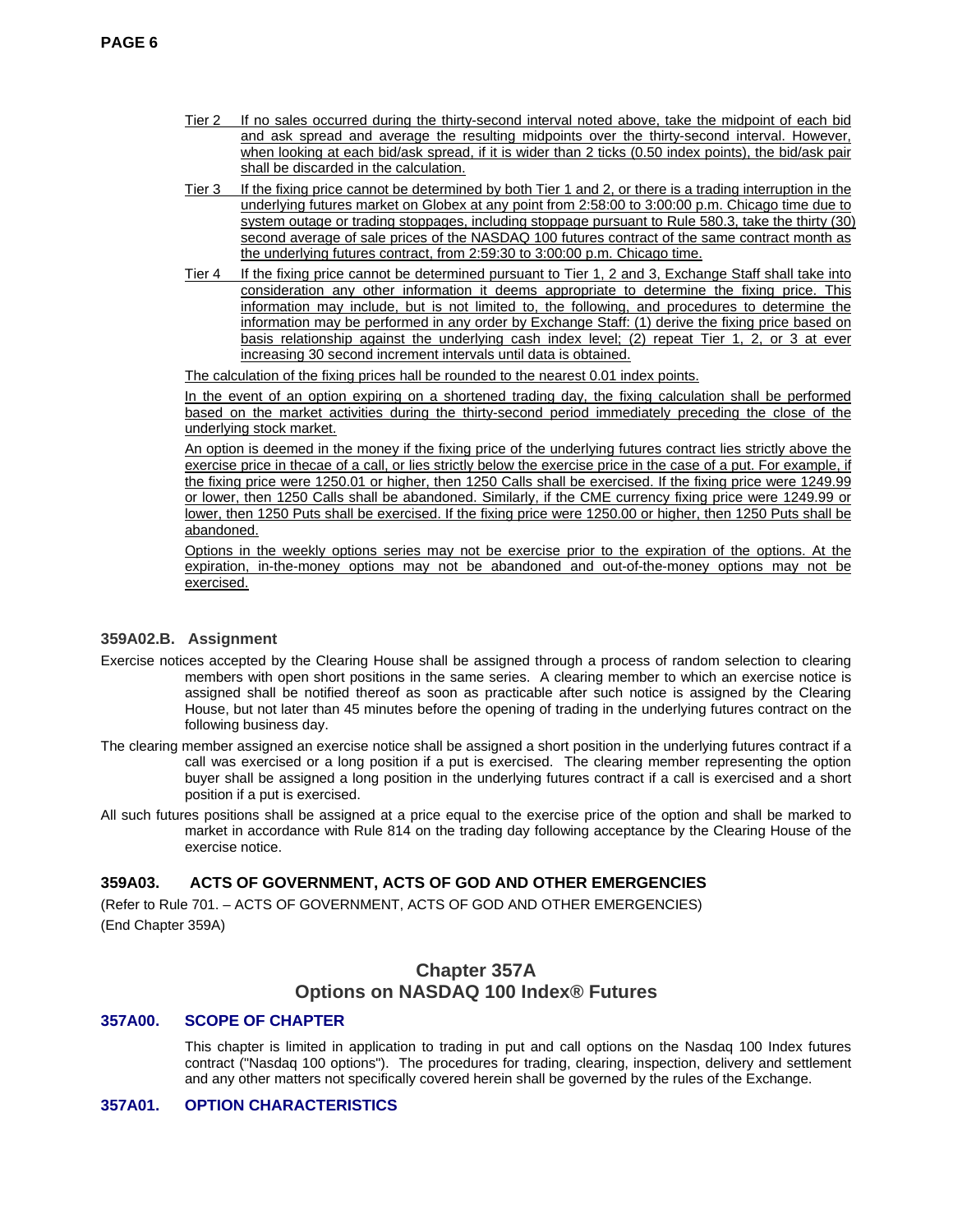# **357A01.A. Contract Months, Trading Hours and Trading Halts 3**

Options contracts shall be listed for such contract months and scheduled for trading during such hours, except as indicated below, as may be determined by the Board of Directors.

There shall be no trading in any option contract when the Nasdaq 100 Index primary futures contract is limit bid or offered at any price limit except at the Total Daily Price Limit on an option's last day of trading.

There shall be no trading in any option contract during a period when trading in the primary futures contract is terminated pursuant to Rule 35702.I.

For purposes of this rule, the primary futures contract shall be defined as the futures contract trading in the lead month configuration in the pit.

For purposes of this rule, Exchange staff shall have the responsibility of determining whether the primary futures contract is trading at its limit during Regular Trading Hours (RTH). During Electronic Trading Hours (ETH), the determination shall be made by the Globex Control Center.

#### **357A01.B. Trading Unit**

The trading unit shall be an option to buy, in the case of the call, or to sell, in the case of the put, one Nasdaq 100 Index futures contract as specified in Chapter 357.

#### **357A01.C. Minimum Fluctuations4**

The price of an option shall be quoted in index points. Each .01 index point shall represent \$1.00. The minimum fluctuation shall be 0.25 index points (also know as one tick), equivalent to \$25.00 per contract. Trades may also occur at a price of .05 index points or \$5.00, whether or not such trades result in the liquidation of positions for both parties to the trade. A trade with a price equal to or less than 3.00 index points may also occur at a price in multiples of .05 index points, \$5.00.

Each leg of a combination trade of options contracts shall be traded at a price conforming to the minimum fluctuation. Notwithstanding, options in a combination trade can be traded at an increment of .05 index points regardless of the premium level if the net premium of the options combination is at or below 3.00 index points.

#### **357A01.D. Underlying Futures Contract**

#### 1. Options in the March Quarterly Cycle

For options that expire in the March quarterly cycle (i.e., March, June, September, and December), the underlying futures contract is the futures contract for the month in which the option expires. For example, the underlying futures contract for an option that expires in March is the March futures contract.

2. Options Not in the March Quarterly Cycle

For options that expire in months other than those in the March quarterly cycle (i.e., January, February, April, May, July, August, October, and November), the underlying futures contract is the next futures contract in the March quarterly cycle that is nearest the expiration of the option. For example, the underlying futures contract for options that expire in January or February is the March futures contract.

#### 3. Options in the European style Weekly Option Series

For options in the European style weekly options series, the underlying futures contract is the next futures contract in the March quarterly cycle that is nearest the expiration of the option. For example, the underlying futures contract for the first (1<sup>st</sup>), second (2<sup>nd</sup>), fourth (4<sup>th</sup>) and fifth (5<sup>th</sup>) April and May weekly options shall be the June futures contract; the underlying futures contract for the first (1st) and second (2<sup>nd</sup>) June weekly options shall be the June futures contract; the underlying futures contract for the fourth  $(4<sup>th</sup>)$ and fifth  $(5<sup>th</sup>)$  June weekly options shall be the September futures contract.

#### **357A01.E. Exercise Prices 5**

#### 1. Options in the March Quarterly Cycle

The exercise prices shall be stated in terms of the NASDAQ 100 futures.

A referencing index shall be determined each quarter on the day prior to the expiration of the March Quarterly futures contract and shall equal the daily settlement price of the nearest expiring NASDAQ 100 Index futures contract. The chosen referencing index will then be used to determine the strike listing range for all listed contracts. The index points are rounded to the nearest integer.

At the commencement of trading, the Exchange shall list all exercise prices in a range of 30 percent of the referencing index above and below the previous day's settlement price of the underlying futures contract

 $\frac{1}{3}$ Revised November 2000, December 2001.

<sup>4</sup> Revised July 17, 2005; January 2007.

<sup>5</sup> Revised March 1999; December 2000, December 2001; July 2005, November 2005, April 2008, September 2008.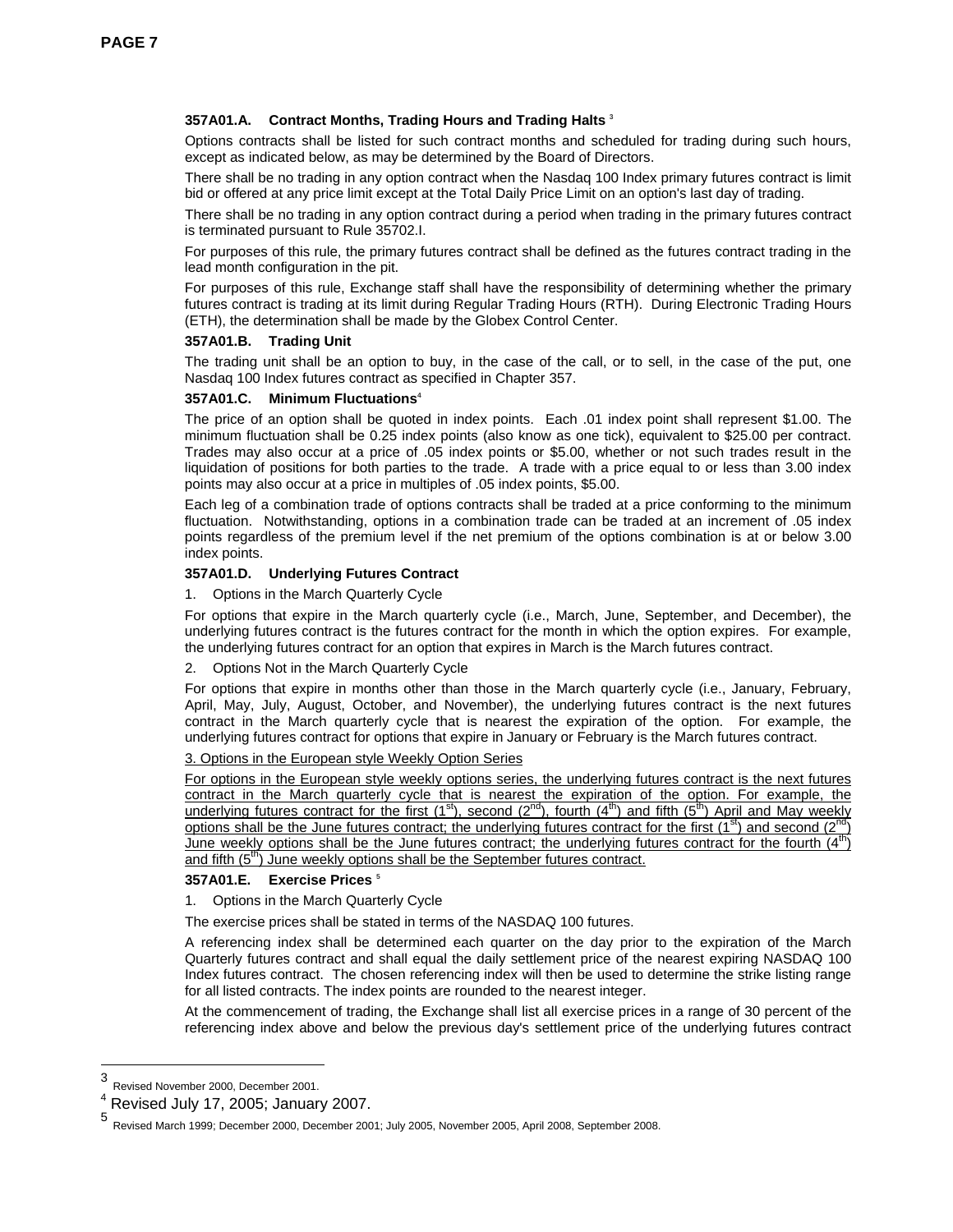that are integers divisible by 10 without remainder, e.g. 1500, 1520, 1530, etc.

Thereafter, when a settlement price in the underlying futures contract occurs at, or passes through, any exercise price, the Exchange shall add, on the next trading day, all eligible exercise prices in the corresponding range. New options may be listed for trading up to an including the termination of trading.

Exchange Staff, under delegated authority from the Board may modify the provisions governing the establishment of exercise prices as it deems appropriate.

2. Options not in the March Quarterly Cycle

Exercise prices for options not in the March quarterly cycle listed for trading shall be identical to the exercise prices that are listed for the March quarterly options on the same underlying futures contract. For example, the exercise prices listed for the January contract shall be identical to those listed for the March contract.

### 3. Dynamically-Listed Exercise Prices

Upon demand and at the discretion of the Exchange, new out-of-current-range exercise prices at regularly defined intervals may be added for trading on as soon as possible basis

# 4. Options in the European Style Weekly Options Series

At the commencement of trading, the Exchange shall list all exercise prices within 25 strikes above and below the previous day's settlement price of the March quarterly options on the same underlying futures contract that are integers divisible by 10 without remainder, e.g. 1210, 1220, 1230, etc.

Exchange Staff, under delegated authority from the Board may modify the provisions governing the establishment of exercise prices as it deems appropriate.

#### **357A01.F. Position Limits**

No person shall own or control a combination of options and underlying futures contracts that exceeds 10,000 futures-equivalent contracts net on the same side of the market in all contract months combined.

For the purpose of this rule, the futures equivalent of an option contract is 1 times the previous business day's IOM risk factor for the option series. Also for purposes of this rule, a long call option, a short put option, and a long underlying futures contract are on the same side of the market; similarly, a short call option, a long put option, and a short underlying futures contract are on the same side of the market.

#### **357A01.G. Accumulation of Positions**

For the purposes of this rule, the positions of all accounts directly or indirectly owned or controlled by a person or persons, and the positions of all accounts of a person or persons acting pursuant to an expressed or implied agreement or understanding, and the positions of all accounts in which a person or persons have a proprietary or beneficial interest, shall be cumulated.

#### **357A01.H. Exemptions**

The foregoing position limits shall not apply to commercially appropriate risk reducing option positions defined in accordance with Regulation  $\S1.3(z)(1)$  of the CFTC and meeting the requirements of Rule 559 and shall not apply to option positions subject to Rule 559.

#### **357A01.I. Termination of Trading 6**

1. Options in the March Quarterly Cycle

For options that expire in the March quarterly cycle, options trading shall terminate at the same date and time as the underlying futures contract.

2. Options Not in the March Quarterly Cycle

For options that expire in months other that those in the March quarterly cycle, options trading shall terminate on the third Friday of the contract month. If that day is not a scheduled Exchange business day, options trading shall terminate on the first preceding business day. In the event that the underlying futures market does not open on the scheduled expiration day, the option expiration shall be extended to the next day on which the underlying futures market is open for trading.

#### 3. Options in the European style Weekly Options Series

For options in the European style Weekly Options Series, trading shall terminated at 3:00 p.m. Chicago Time on the Friday of the named week of the contract month.

For the first  $(1<sup>st</sup>)$  weekly option of the month, if the first Friday of the month is a scheduled Exchange holiday, the option shall terminate on the first business day immediately preceding the Friday. However, if the first business day immediately preceding the Friday falls in the preceding calendar month, the first weekly option shall not be listed for trading.

 6 Revised December 2001.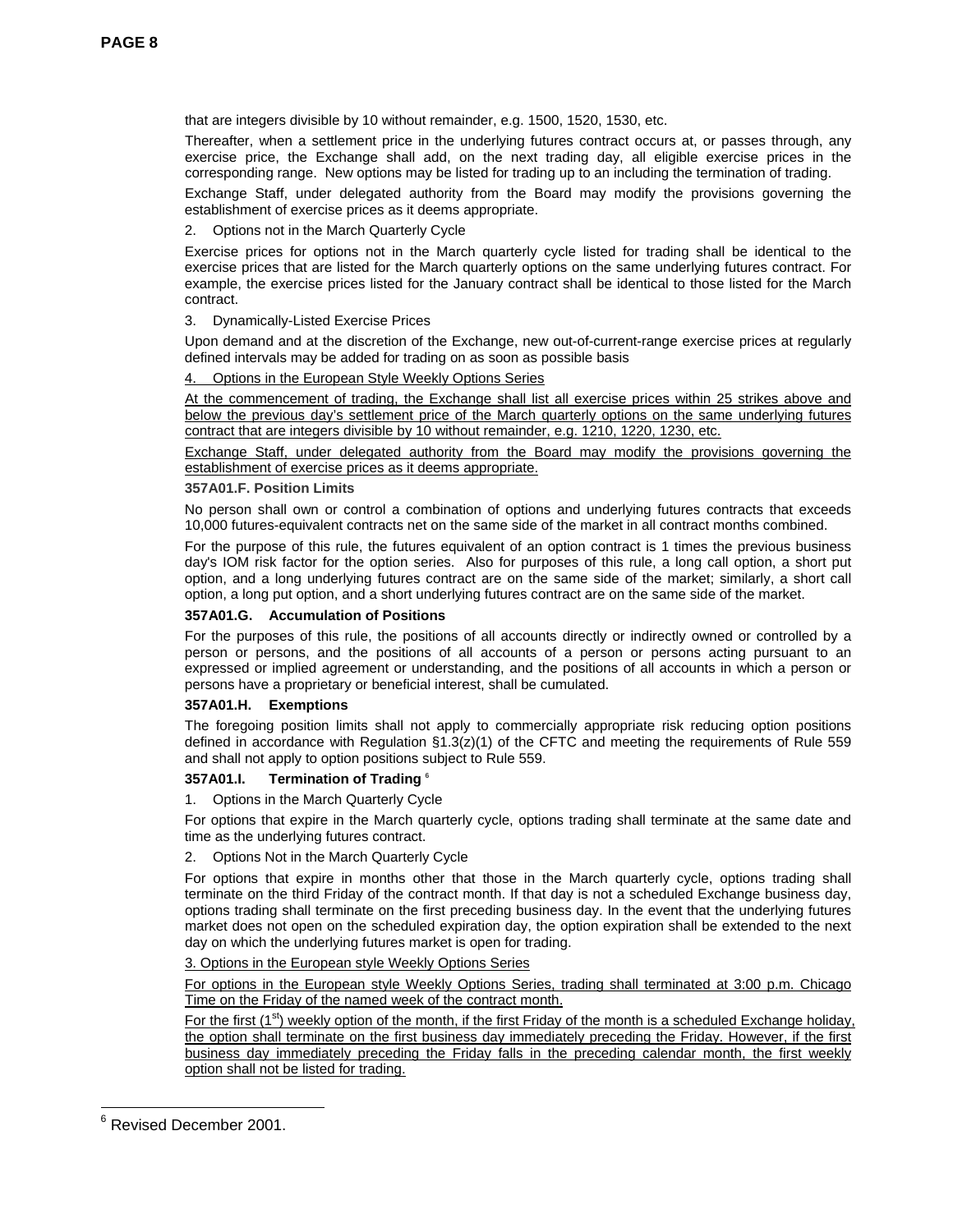For the second  $(2^{nd})$  weekly option of the month, if the second Friday of the month is a scheduled Exchange holiday, the option shall terminate on the first business day immediately preceding the Friday.

For the fourth  $(4^{th})$  weekly option of the month, if the fourth Friday of the month is a scheduled Exchange holiday, the option shall terminate on the first business day immediately preceding the Friday.

For the fifth  $(5<sup>th</sup>)$  weekly option of the month, if the fifth Friday of the month is a scheduled Exchange holiday, the option shall terminate on the first business day immediately preceding the Friday.

#### **357A01.J. Contract Modification**

Specifications shall be fixed as of the first day of trading of a contract except that all options must conform to government regulations in force at the time of exercise. If the U.S. government, an agency, or duly constituted body thereof issues an order, ruling, directive, or law inconsistent with these rules, such order, ruling, directive, or law shall be construed to become part of these rules and all open and new options contracts shall be subject to such governmental orders.

#### **357A02. EXERCISE**

In addition to the applicable procedures and requirements of Chapter 7, the following shall apply to the exercise of Nasdaq 100 Index options.

#### **357A02.A. Exercise of Option by Buyer 7**

#### **357A02.A.1 Options Not in the European Style "End-of-Month" Series**

An option may be exercised by the buyer on any business day that the option is traded. To exercise an option the clearing member representing the buyer shall present an exercise notice to the Clearing House by 7:00 p.m. on the day of exercise.

An option in the March quarterly cycle that is in the money<sup>8</sup> and has not been liquidated or exercised prior to the termination of trading shall, in the absence of contrary instructions delivered to the Clearing House by 7:00 p.m. on the business day following the termination of trading by the clearing member representing the option buyer, be exercised automatically.

In-the-money<sup>9</sup> options that expire in months other than those in the March quarterly cycle and have not been liquidated or exercised prior to the termination of trading shall, in the absence of contrary instructions delivered to the Clearing House by 7:00 p.m. on the day of the expiration by the clearing member representing the option buyer, be exercised automatically.

Corrections to option exercises may be accepted by the Clearing House after the 7:00 p.m. deadline and up to the beginning of final option expiration processing provided that such corrections are necessary due to; (1) a bona fide clerical error, (2) an unreconciled Exchange option transaction(s), or (3) an extraordinary circumstance where the clearing firm and customer are unable to communicate final option exercise instructions prior to the deadline. The decision whether a correction is acceptable will be made by the President of the Clearing House, or the President's designee, and such decision will be final. <sup>10</sup>

#### **357A02.A.2 Options in European style Weekly Options Series**

Following the termination of trading of an option, all in-the-money options shall be automatically exercised by the Clearing House. All out-of-money options shall be abandoned by the Clearing House on the day of expiration for the option. Whether an option is in or out of the money shall be determined based on the fixing price of the CME E-mini NSADAQ 100 stock index futures on the day of expiration, determined pursuant rule 359.A02.A.2.

An option is deemed in the money if the fixing price of the underlying futures contract lies strictly above the exercise price in the case of a call, or lies strictly below the exercise price in the case of a put. For example, if the fixing price were 1250.01 or higher, then 1250 Calls shall be exercised. If the fixing price were 1250.00 or lower, then 1250 Calls shall be abandoned. Similarly, if the fixing price were 1249.99 or lower, then 1250 Puts shall be exercised. If the fixing price were 1250.00 or higher, then 1250 Puts shall be abandoned.

#### **357A02.B. Assignment**

Exercise notices accepted by the Clearing House shall be assigned through a process of random selection to clearing members with open short positions in the same series. A clearing member to which an exercise notice is assigned shall be notified thereof as soon as practicable after such notice is assigned by the

l

 $\frac{7}{8}$  Revised August 2004.

An option in the March quarterly cycle is in the money if the Final Settlement Price of the underlying futures contract lies above the exercise price in the case of a call, or lies below the exercise price in the case of a put.

An option that expires in a month other than those in the March quarterly cycle is in the money if the settlement price of the underlying futures contract at the termination of trading lies above the exercise price in the case of a call, or lies below the exercise price in the case of a put.<br><sup>10</sup> Adopted August 1995.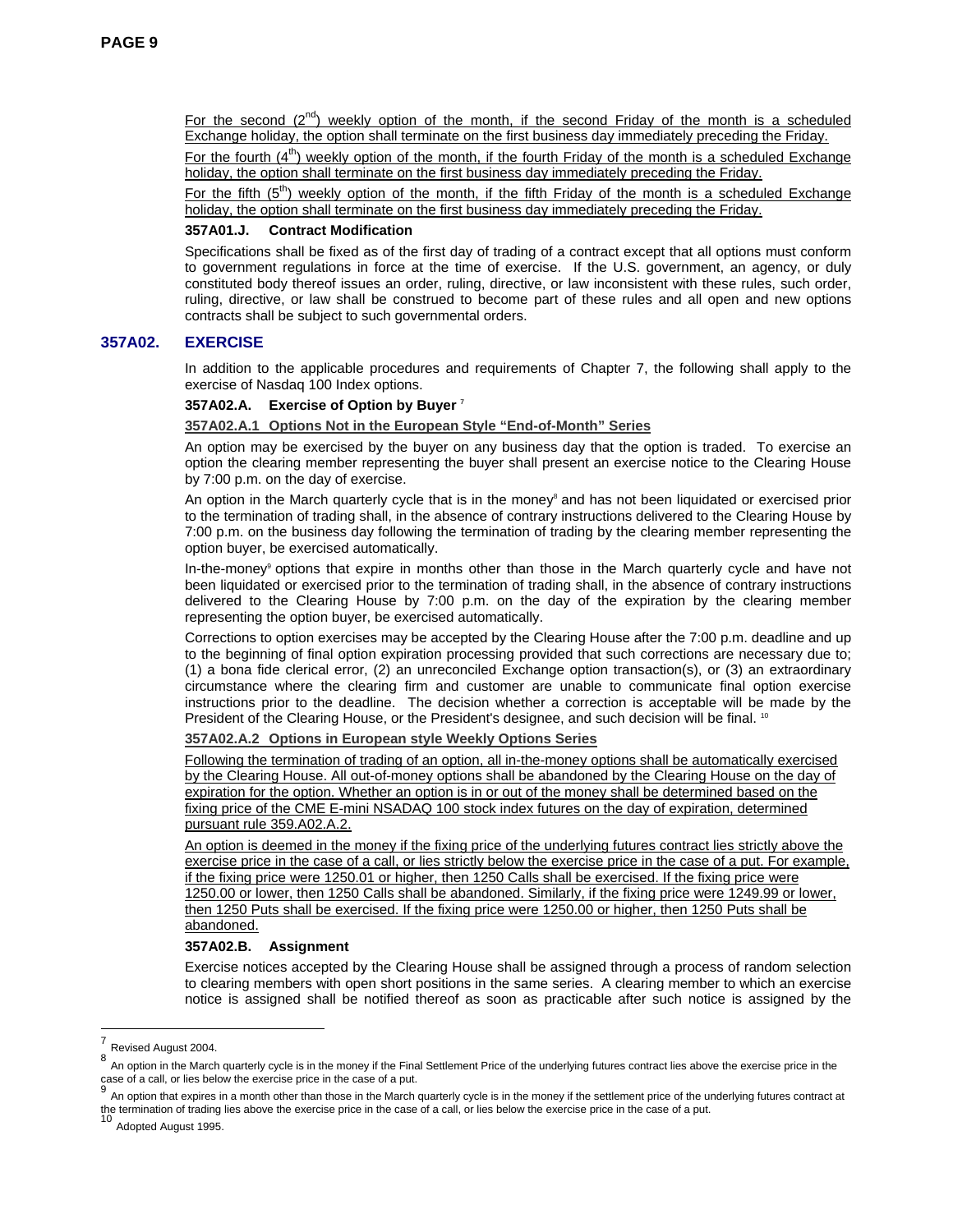Clearing House, but not later than 45 minutes before the opening of trading in the underlying futures contract on the following business day.

The clearing member assigned an exercise notice shall be assigned a short position in the underlying futures contract if a call is exercised or a long position if a put is exercised. The clearing member representing the option buyer shall be assigned a long position in the underlying futures contract if a call is exercised and a short position if a put is exercised.

All such futures positions shall be assigned at a price equal to the exercise price of the option and shall be marked to market in accordance with Rule 814 on the trading day of acceptance by the Clearing House of the exercise notice.

#### **357A03. ACTS OF GOVERNMENT, ACTS OF GOD AND OTHER EMERGENCIES**

(Refer to Rule 701. – ACTS OF GOVERNMENT, ACTS OF GOD AND OTHER EMERGENCIES)

# **Chapter 351A**

# **Options on Standard and Poor's 500 Stock Price Index™ Futures**

#### **351A01.E. Exercise Prices 11**

1. Options in the March Quarterly Cycle

The exercise prices shall be stated in terms of the Standard and Poor's 500 Stock Price Index futures contract.

A referencing index shall be determined each quarter on the day prior to the expiration of the March Quarterly futures contract and shall equal the daily settlement price of the nearest expiring Standard and Poor's 500 Stock Price Index futures contract. The chosen referencing index will then be used to determine the strike listing range for all listed contract months. The index points are rounded down to the nearest integer.

At the commencement of trading for each contract month, the Exchange shall list all exercise prices in a range of 50 percent of the referencing index above and below the previous day's settlement price of the underlying futures contract that are integers divisible by 25 without remainder, e.g. 1200, 1225, 1250,etc.

Exercise prices that are integers divisible by 10 without remainder shall be added, if they have not already been listed, within a range of 20 percent of the referencing index above and below the previous day's settlement price of the underlying futures contract.

When a contract month becomes the second-nearest contract month in the March quarterly cycle, the Exchange shall add exercise prices at an interval that is an integer divisible by 5 without remainder in a range of 10 percent of the referencing index above and below the previous day's settlement price of the underlying futures contract.

Thereafter, when a settlement price in the underlying futures contract occurs at, or passes through, any exercise price, the Exchange shall add on the next trading day, all eligible exercise prices in the corresponding ranges. New options may be listed for trading up to and including the termination of trading.

2. Options Not in the March Quarterly Cycle

Exercise prices for options not in the March quarterly cycle listed for trading shall be identical to the exercise prices that are listed for the March quarterly options on the same underlying futures contract. For example, the exercise prices listed for the January contract shall be identical to those listed for the March contract.

3. Options in the European Style "End-of-Month" Options Series

Exercise prices for options in the European style "End-of-Month" Options Series listed for trading shall be identical to the exercise prices that are listed for the March quarterly options on the same underlying futures contract. For example, the exercise prices listed for the January European style "End-of-Month" option series shall be identical to those listed for the March Quarterly options series.

Exchange Staff, under delegated authority from the Board may modify the provisions governing the establishment of exercise prices as it deems appropriate.

4. Dynamically-Listed Exercise Prices

 $\overline{a}$ 

Upon demand and at the discretion of the Exchange, new out-of-current-range exercise prices at regularly defined intervals may be added for trading on as soon as possible basis.

5. Options in the European Style Weekly Options Series

<sup>11</sup> Revised March 1989; July 1989; June 1998; December 2000, December 2001, November 2005; August 2009.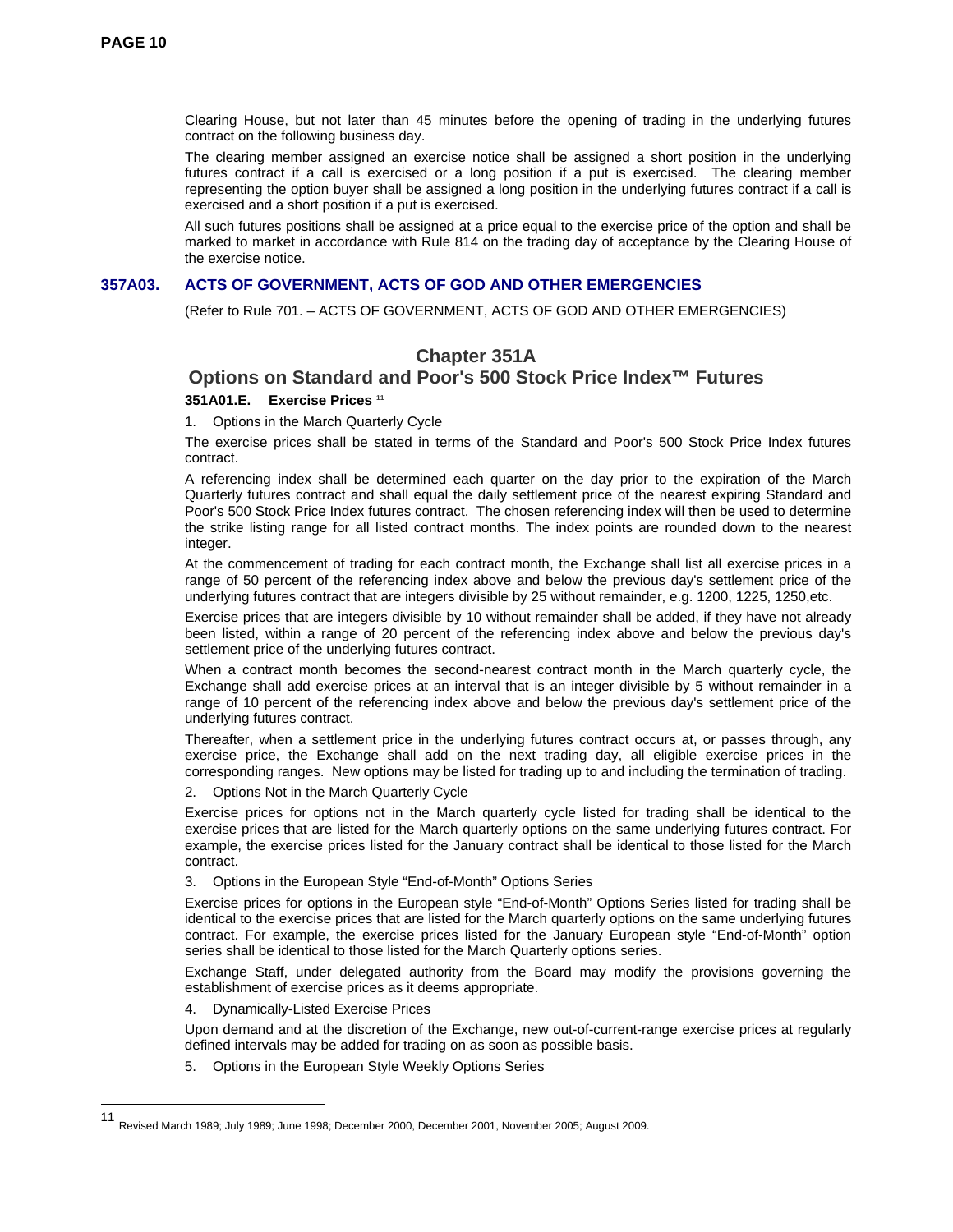$\overline{a}$ 

 At the commencement of trading, the Exchange shall list all exercise prices within 30 strikes above and below the previous day's settlement price of the March quarterly options on the same underlying futures contract that are integers divisible by 5 without remainder, e.g. 1200, 1205, 1210, etc.

 Exchange Staff, under delegated authority from the Board may modify the provisions governing the establishment of exercise prices as it deems appropriate.

# **Chapter 358A Options on E-mini® Standard and Poor's 500 Stock Price Index Futures**

## 358A01.E. Exercise Prices<sup>12</sup>

1. Options in the March Quarterly Cycle

The exercise prices shall be stated in terms of the E-Mini Standard and Poor's 500 Stock Price Index futures contract.

At the commencement of trading, the Exchange shall list all exercise prices in a range of 50 percent of the referencing index above and below the previous day's settlement price of the underlying futures contract that are integers divisible by 25 without remainder, e.g. 1200, 1225, 1250, etc.

Exercise prices that are integers divisible by 10 without remainder shall be added, if they have not already been listed, within a range of 20 percent of the referencing index above and below the previous day's settlement price of the underlying futures contract.

When a contract month becomes the second-nearest contract month in the March quarterly cycle, the Exchange shall add exercise prices at an interval that is an integer divisible by 5 without remainder in a range of 10 percent of the referencing index above and below the previous day's settlement price of the underlying futures contract.

Thereafter, when a daily settlement price in the underlying futures contract occurs at, or passes through, any exercise price, the Exchange shall list, on the next trading day, all eligible exercise prices in the corresponding ranges.

Exchange Staff, under delegated authority from the Board may modify the provisions governing the establishment of exercise prices as it deems appropriate.

2. Options not in the March Quarterly Cycle

Exercise prices for options not in the March quarterly cycle listed for trading shall be identical to the exercise prices that are listed for the March quarterly options on the same underlying futures contract. For example, the exercise prices listed for the January contract shall be identical to those listed for the March contract.

3. Options in the "End-of-Month" Options Series

Exercise prices for options in the "End-of-Month" Options Series listed for trading shall be identical to the exercise prices that are listed for the March quarterly options on the same underlying futures contract. For example, the exercise prices listed for the January "End-of-Month" option series shall be identical to those listed for the March Quarterly options series.

4. Options in the European Style Weekly Options Series

At the commencement of trading, the Exchange shall list all exercise prices within 30 strikes above and below the previous day's settlement price of the March quarterly options on the same underlying futures contract that are integers divisible by 5 without remainder, e.g. 1200, 1205, 1210, etc.

Exchange Staff, under delegated authority from the Board may modify the provisions governing the establishment of exercise prices as it deems appropriate

# **Chapter 26A**  CBOT<sup>®</sup> Dow Jones Industrial Average<sup>SM</sup> Index<sup>13</sup> **(\$10 Multiplier) Futures Options**

<sup>12</sup> Revised October 1998, December 2001; September 2005, November 2005; January 2008; August 2009.

<sup>13 &</sup>quot;Dow Jones<sup>SM</sup>", "The Dow<sup>SM</sup>", "Dow Jones Industrial Average<sup>SM</sup>" and "DJIA<sup>SM</sup>" are service marks of Dow Jones & Company, Inc. and have been licensed for use for certain purposes by the Board of Trade of the City of Chicago, Inc. ("CBOT"). The CBOT's futures and futures option contracts based on the Dow Jones Industrial AverageSM are not sponsored, endorsed, sold or promoted by Dow Jones, and Dow Jones makes no representation regarding the advisability of trading in such products.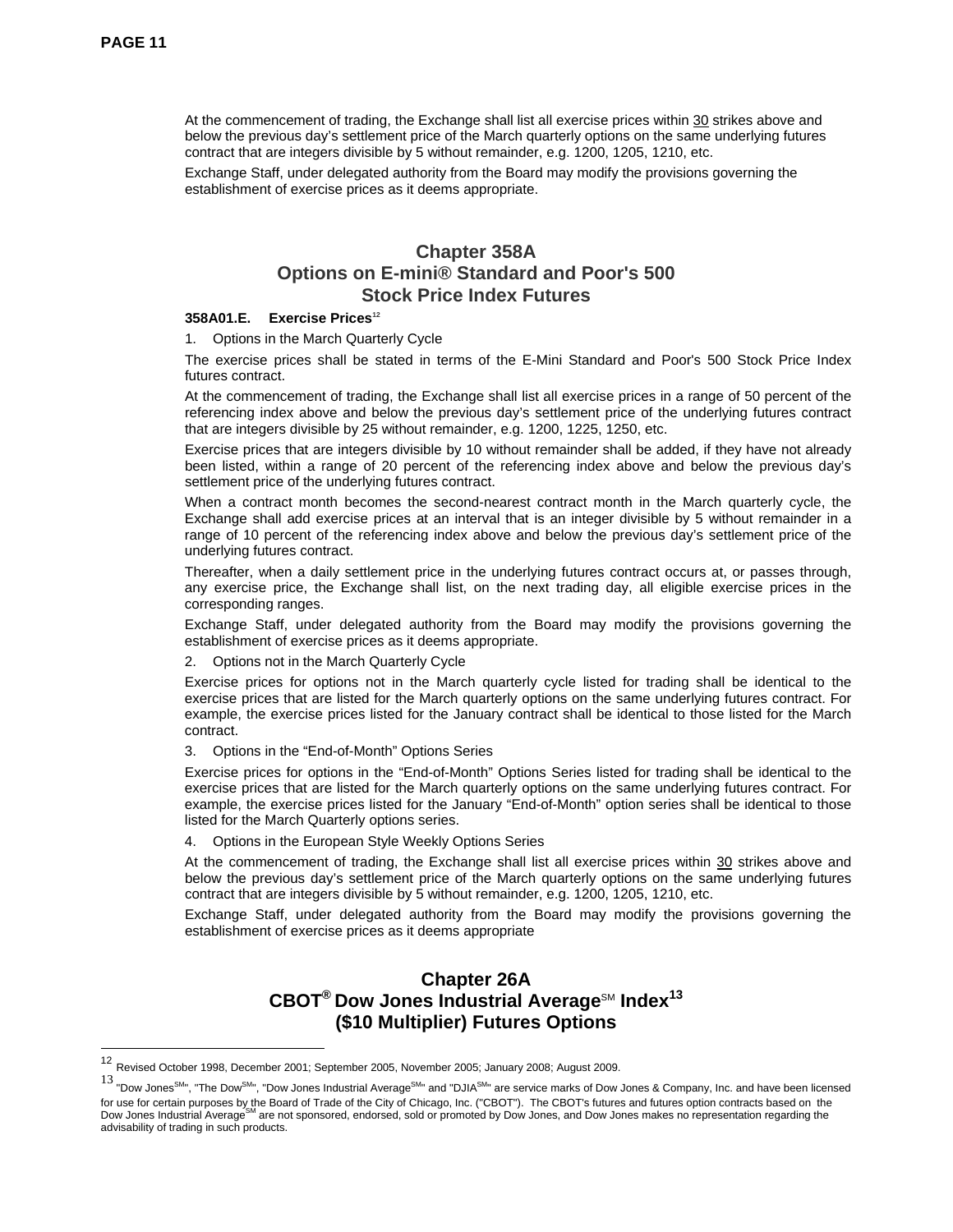#### **26A01.E. Exercise Prices14**

1. Options in the March Quarterly Cycle

The exercise prices shall be stated in terms of the Dow Jones Industrial Average Stock Index (\$10 multiplier) futures contract.

A referencing index shall be determined each quarter on the day prior to the expiration of the March Quarterly futures contract and shall equal the daily settlement price of the nearest expiring Dow Jones Industrial Average Stock Index (\$10 multiplier) futures contract. The chosen referencing index will then be used to determine the strike listing range for all listed contract months. The index points are rounded down to the nearest integer.

At the commencement of trading for each contract month, the Exchange shall list all exercise prices in a range of 50 percent of the referencing index above and below the previous day's settlement price of the underlying futures contract that are integers divisible by 500 without remainder, e.g. 10,000, 10,500, 11,000, etc. The Exchange shall list all exercise prices in a range of 20 percent of the referencing index above and below the previous day's settlement price of the underlying futures contract that are integers divisible by 100 without remainder, e.g. 12,300, 12,400, 12,500,etc.

For the two nearest expiring option in the March Quarterly Cycle, exercise prices that are integers divisible by 50 without remainder shall be added, if they have not already been listed, within a range of 10 percent of the referencing index above and below the previous day's settlement price of the underlying futures contract.

Thereafter, when a settlement price in the underlying futures contract occurs at, or passes through, any exercise price, the Exchange shall add on the next trading day, all eligible exercise prices in the corresponding ranges. New options may be listed for trading up to and including the termination of trading.

#### 2. Options Not in the March Quarterly Cycle

Exercise prices for options not in the March quarterly cycle listed for trading shall be identical to the exercise prices that are listed for the March quarterly options on the same underlying futures contract. For example, the exercise prices listed for the January contract shall be identical to those listed for the March contract.

#### 3. Dynamically-Listed Exercise Price

Upon demand and at the discretion of the Exchange, new out-of-current-range exercise prices at regularly defined intervals may be added for trading on as soon as possible basis.

# **Chapter 27A CBOT® Dow Jones Industrial AverageSM Index15 (\$5 Multiplier) Futures Options**

# **27A01.E. Exercise Prices<sup>16</sup>**

1. Options in the March Quarterly Cycle

The exercise prices shall be stated in terms of the Dow Jones Industrial Average Stock Index (\$10 multiplier) futures contract.

A referencing index shall be determined each quarter on the day prior to the expiration of the March Quarterly futures contract and shall equal the daily settlement price of the nearest expiring Dow Jones Industrial Average Stock Index (\$10 multiplier) futures contract. The chosen referencing index will then be used to determine the strike listing range for all listed contract months. The index points are rounded down to the nearest integer.

At the commencement of trading for each contract month, the Exchange shall list all exercise prices in a range of 50 percent of the referencing index above and below the previous day's settlement price of

l

<sup>&</sup>lt;sup>14</sup> Revised June 2008.

<sup>15 &</sup>quot;Dow Jones<sup>SM</sup>", "The Dow<sup>SM</sup>", "Dow Jones Industrial Average<sup>SM</sup>" and "DJIA<sup>SM</sup>" are service marks of Dow Jones & Company, Inc. and have been licensed for use for certain purposes by the Board of Trade of the City of Chicago, Inc. ("CBOT"). The CBOT's futures and futures option contracts based on the Dow Jones Industrial Average<sup>SM</sup> are not sponsored, endorsed, sold or promoted by Dow Jones, and Dow Jones makes no representation regarding the advisability of trading in such product(s).

Revised June 2008.